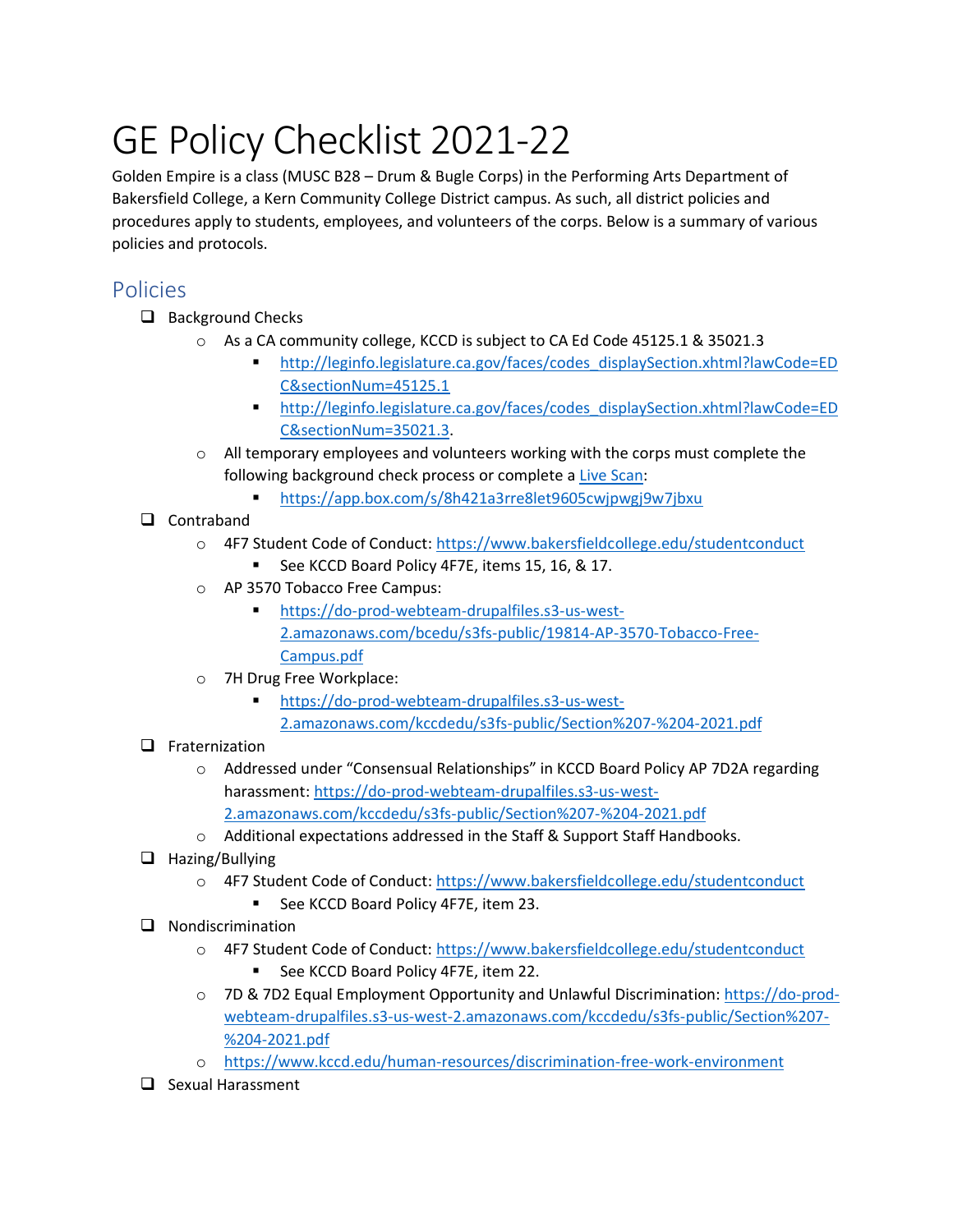- o 7D2A Sexual Harassment: [https://do-prod-webteam-drupalfiles.s3-us-west-](https://do-prod-webteam-drupalfiles.s3-us-west-2.amazonaws.com/kccdedu/s3fs-public/Section%207-%204-2021.pdf)[2.amazonaws.com/kccdedu/s3fs-public/Section%207-%204-2021.pdf](https://do-prod-webteam-drupalfiles.s3-us-west-2.amazonaws.com/kccdedu/s3fs-public/Section%207-%204-2021.pdf)
- o Sexual Harassment training through Keenan Safe Schools
	- Senate Bill 1343 requires all employers with 50 or more employees to provide at least 1 hour of sexual harassment training to all nonsupervisory employees by January 1, 2020 (extended to January 1, 2021) and once every 2 years thereafter.
- ❑ Sexual Abuse
	- o Title IX:<https://www.bakersfieldcollege.edu/titleIX>
- ❑ Whistleblower & Anti-Retaliation
	- o 7F Whistleblower Protection: [https://do-prod-webteam-drupalfiles.s3-us-west-](https://do-prod-webteam-drupalfiles.s3-us-west-2.amazonaws.com/kccdedu/s3fs-public/Section%207-%204-2021.pdf)[2.amazonaws.com/kccdedu/s3fs-public/Section%207-%204-2021.pdf](https://do-prod-webteam-drupalfiles.s3-us-west-2.amazonaws.com/kccdedu/s3fs-public/Section%207-%204-2021.pdf)
	- o 4F9 Student Complaint Policy**:** [https://do-prod-webteam-drupalfiles.s3-us-west-](https://do-prod-webteam-drupalfiles.s3-us-west-2.amazonaws.com/kccdedu/s3fs-public/Section%204%20-%204-2021.pdf)[2.amazonaws.com/kccdedu/s3fs-public/Section%204%20-%204-2021.pdf](https://do-prod-webteam-drupalfiles.s3-us-west-2.amazonaws.com/kccdedu/s3fs-public/Section%204%20-%204-2021.pdf)

## Physical Safety Guidelines

- ❑ Concussion Protocol
	- o Included in [GE Health Guidelines](https://www.dropbox.com/s/d9mptxu2qy56b5m/GE%20Health%20Guidelines%202022.pdf?dl=0) document.
- ❑ Lightning Protocol
	- o Included in [GE Health Guidelines](https://www.dropbox.com/s/d9mptxu2qy56b5m/GE%20Health%20Guidelines%202022.pdf?dl=0)
	- o BC Sports Medicine draft guidelines:
	- o <https://www.dropbox.com/s/7nz037ztd4f3h4x/Lighting%20Policy.docx?dl=0>
- ❑ Heat index Protocol
	- o Included in [GE Health Guidelines](https://www.dropbox.com/s/d9mptxu2qy56b5m/GE%20Health%20Guidelines%202022.pdf?dl=0) document.
	- o BC Sports Medicine draft guidelines:
	- o [https://www.dropbox.com/s/6owh6vnknwvy6vi/Heat%20Index%20Guidelines%20Revis](https://www.dropbox.com/s/6owh6vnknwvy6vi/Heat%20Index%20Guidelines%20Revised.docx?dl=0) [ed.docx?dl=0](https://www.dropbox.com/s/6owh6vnknwvy6vi/Heat%20Index%20Guidelines%20Revised.docx?dl=0)
- ❑ Hydration Protocol
	- o Included in [GE Health Guidelines](https://www.dropbox.com/s/d9mptxu2qy56b5m/GE%20Health%20Guidelines%202022.pdf?dl=0) document.
- ❑ Air Quality Protocol
	- o BC Sports Medicine draft guidelines:
	- o <https://www.dropbox.com/s/al6l17kjf3tdqhh/Air%20Pollution%20Policy.docx?dl=0>
- ❑ Food/Meal Plan
	- o [https://www.dropbox.com/s/j8zpkawbegdf7cz/Golden%20Empire%20Food%20Plan%2](https://www.dropbox.com/s/j8zpkawbegdf7cz/Golden%20Empire%20Food%20Plan%202021.pdf?dl=0) [02021.pdf?dl=0](https://www.dropbox.com/s/j8zpkawbegdf7cz/Golden%20Empire%20Food%20Plan%202021.pdf?dl=0)
- ❑ Prop Plan
	- o <https://www.dropbox.com/s/s81uf5ghridy67o/Prop%20Plan%202022.pdf?dl=0>

## Reporting Mechanisms

- ❑ Kern Community College District has selected EthicsPoint® to provide simple, risk-free ways to anonymously and confidentially report activities that may involve violations of Kern Community College District Ethics Policy or even criminal conduct.
	- o <https://secure.ethicspoint.com/domain/media/en/gui/22328/index.html>